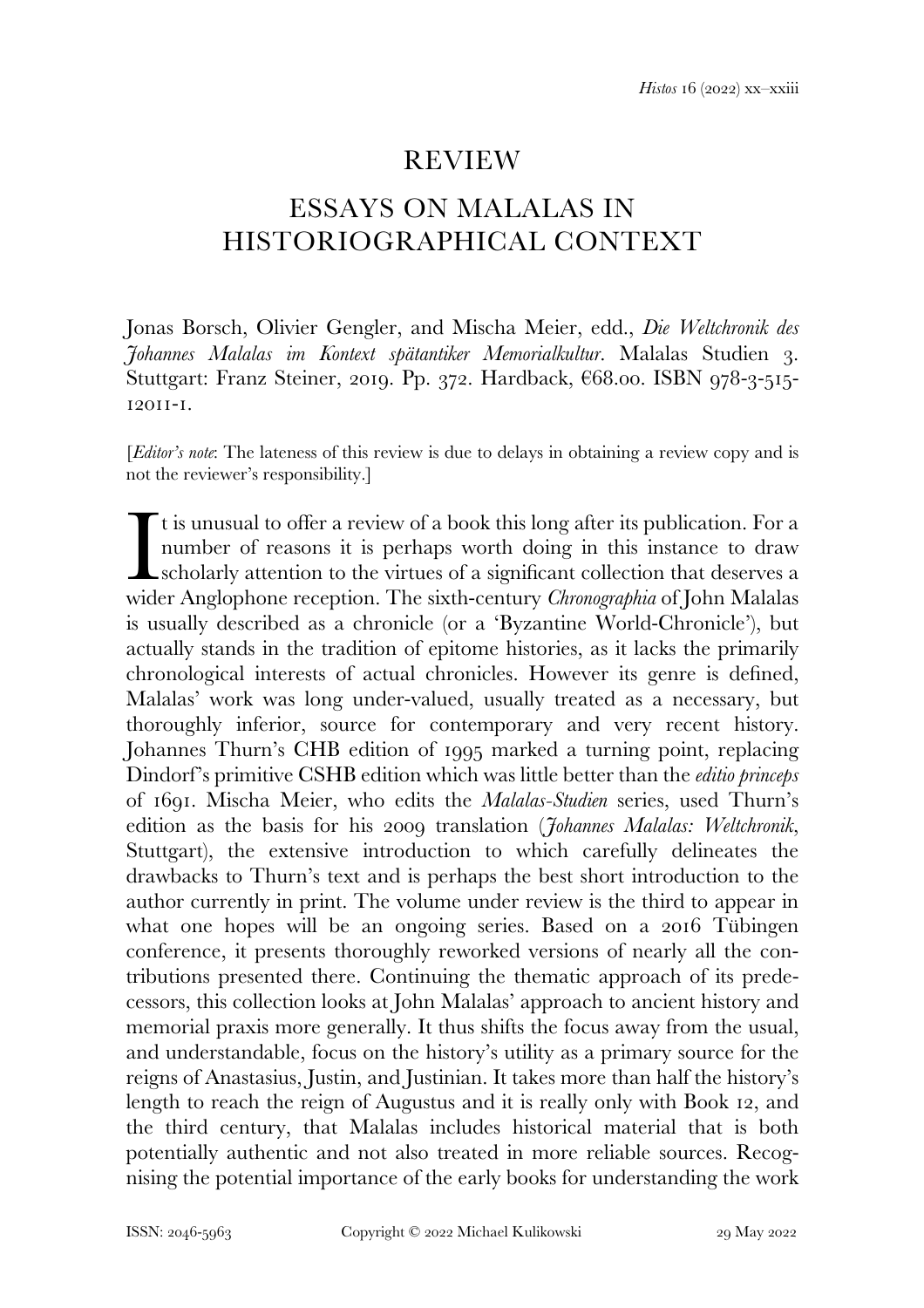as a whole marks a welcome new direction in scholarship. Among the thirteen papers, several are particularly important.

 One of the collection's editors, Jonas Borsch, takes up the question of the physical portraits of emperors and legendary heroes in the *Chronographia*, of which there are very nearly a hundred. He leaves unresolved the question of sources, that is whether Malalas for the most part freely invented them or whether in many cases, for instance the descriptions of Trojan War heroes, he goes back to an earlier source with deep Hellenistic roots, e.g., the Dictys Cretensis tradition. Borsch does, however, sketch the tradition in which Malalas' portraits stand, showing that while the hero portraits belong in the long Hellenistic pattern of extrapolating physiognomic traits from moral traits (and vice versa), those of Peter and Paul go back to the apocrypha of the second century, and those of the emperors display characteristics that are firmly rooted in the tradition of imperial biography but also common in history. Borsch convincingly argues that, just as Malalas' frequent descriptions of physical buildings of great antiquity in Antioch and other *poleis* are meant to represent the continuity of the antique past into the present, so his physical portraits create a memory gallery that links the mythical to the Graeco-Roman and the Christian past in a seamless progression.

 Laura Mecella deftly untangles Malalas' story of a Persian occupation of Antioch during the reign of Trajan, an occupation that of course never took place in reality. She shows that, mixed in to the usual Malalan tangle of folklore, local legend, and historical detail, there is (unusually for the sixth century) a recognition that the contemporary Persians had been preceded in their role as eastern antagonists by Parthians. Von Gutschmid long ago articulated the now commonly held opinion that Malalas has simply retrojected to the reign of Trajan the 253 capture of Antioch by Shapur I. But as Mecella drives home, Malalas also reports that third-century capture in detail that differs dramatically from his Trajanic account. In Mecella's view, the very different narrations exclude the possibility of a mere doublet. She also rules out any connection to the Parthian revolt of 116 or the Parthian *razzia* of 162 repelled by Lucius Verus. Instead, she argues convincingly that we have here a jumbled folk memory of the confused years between 40 and 38 BC when Quintus Labienus, allied with the Parthian ruler, seized much of Rome's eastern territory from Mark Antony as the Roman civil war dragged on. Antioch was in fact briefly occupied in 40, while the participation of Labienus helps explain the element of treachery present in Malalas' account of the fictitious Trajanic capture.

 Another striking contribution is Emmannuèle Caire's piece on the relationship of space and time in the *Chronographia*. Malalas' interest in the material remains of the past is well known and amply documented in the scholarly literature. Notices of significant buildings dot his pages and are a kind of shorthand for the characteristics of a given king or emperor's reign. Frustratingly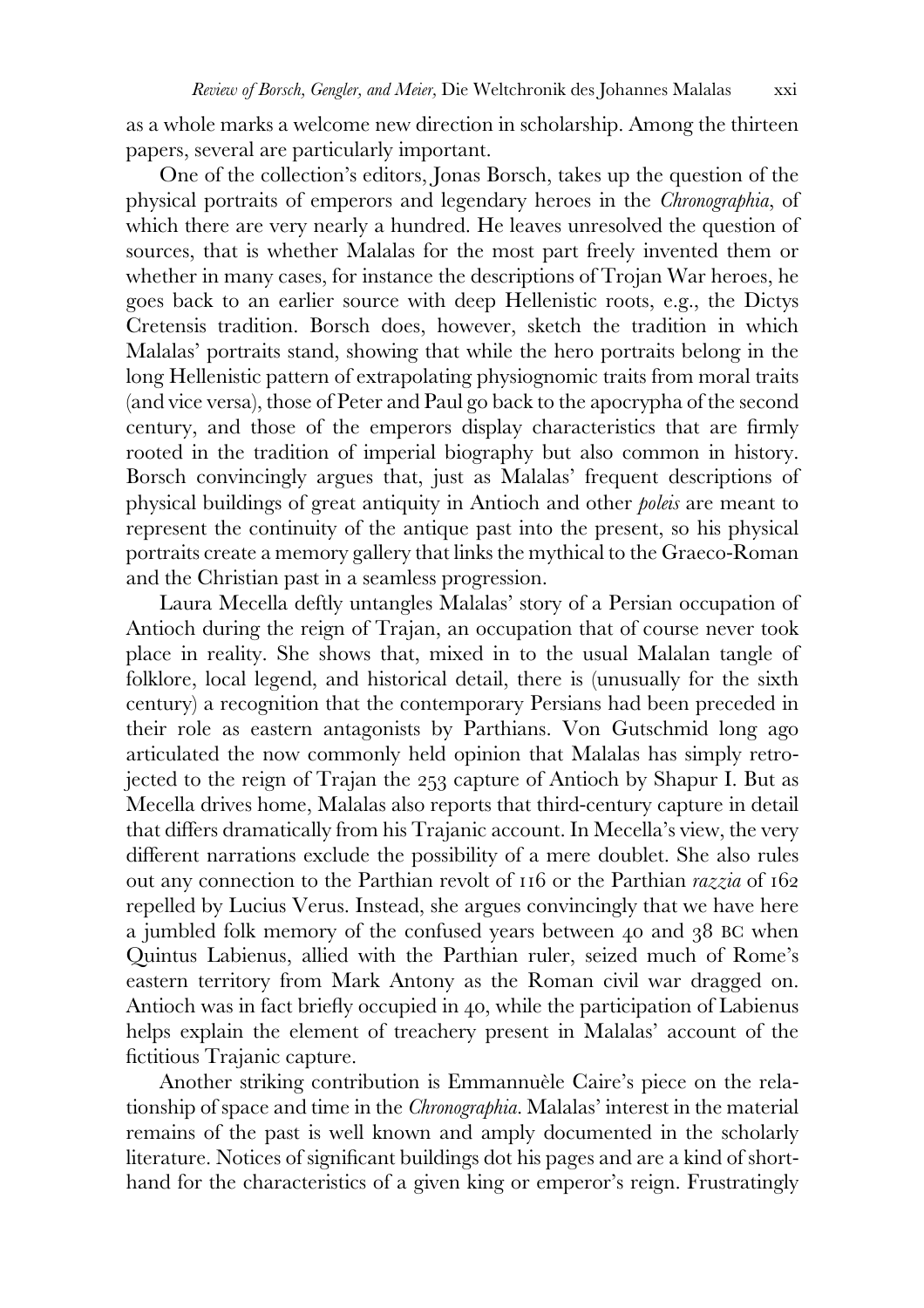for art and architectural historians, Malalas' ample notices are not matched by descriptive detail and it is only in Antioch that the amplitude of his description expands to the point of utility. Caire draws this out using a single example, the Epiphania neighbourhood of the city, and the way its townscape is treated in our historian's pages. She draws particular attention to the nuances in Malalas' choice of prepositions to distinguish the siting of the ancient Iopolis from the original city of Seleucus, and likewise to his capacity for distinguishing different phases of construction at the same site, with the mountain, the river, and the plain as the consistent points of orientation. She then shows how precisely Malalas localises the construction, during the reign of Antiochus Epiphanes, of Epiphania outside the Seleucan walls, how without being explicit he nevertheless clearly signals the location of the Caesarian reforms of the townscape, and how the theatre, with its successive expansions, becomes a focal reference for other elements of urban topography. Something of a *tour de force*, Caire's exposition ought to prompt others to transpose its lessons, and its sensitivity to grammar and vocabulary, to Malalas' less frequent descriptions of other sites.

 Raf Praet seeks to put Malalas in the context of the state 'university' at Constantinople, specifically by looking at the antiquarianism of John Lydus and Cassiodorus in comparison to that of the *Chronographia*. Using a case study of their distinctive accounts of the colour purple and its history means his sweeping conclusions about an *érudit* circle rest on rather too narrow an evidentiary base. Praet's contention that Malalas was thoroughly familiar with Lydus' works is *prima facie* attractive (see the suggestive list of instances in his n. 37) and one awaits the fuller demonstration promised by the author. Olivier Gengler provides a thoroughly documented examination of historical *memoria* in the *novellae* of Justinian (with useful tabular summary on p. 243), which provides a certain amount of intellectual context for Malalas, without directly affecting our understanding of the *Chronographia*.

 The *Chronicon Paschale* has featured extensively in earlier volumes of the *Malalas Studien* and here is the focus of two valuable contributions. Christian Gastgeber examines several aspects of the text's use of historical material. The *Chronicon*, being largely a cut-and-paste job from older, often known, sources (Gastgeber winningly terms it a 'Quellencento'), lends itself to this sort of investigation. He draws out the euhemeristic tendencies in the treatment of both the Olympian gods and the foundation stories of Rome, and gives a comprehensive summary of the non-Christian Classical authors cited in the text. That this leaves open the question of precisely what constituted the author's/authors' 'reading circle' does not detract from the utility of the material collected here. Erika Juhász offers a similar excavation of the Christian martyr narratives retained in the chronology of the *Chronicon*, though one that is inevitably less rich given the compiler's almost complete reliance